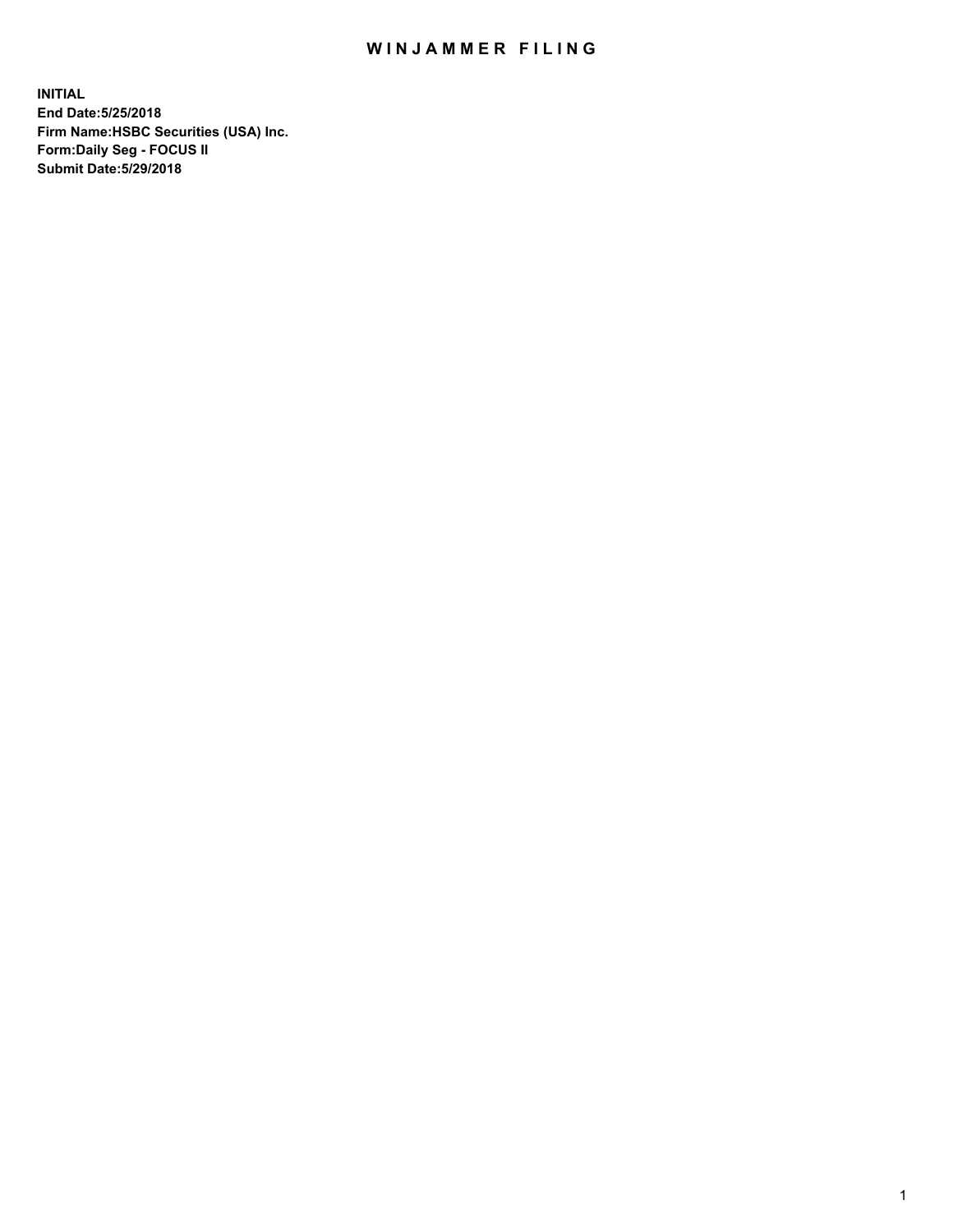## **INITIAL End Date:5/25/2018 Firm Name:HSBC Securities (USA) Inc. Form:Daily Seg - FOCUS II Submit Date:5/29/2018 Daily Segregation - Cover Page**

| Name of Company<br><b>Contact Name</b><br><b>Contact Phone Number</b><br><b>Contact Email Address</b>                                                                                                                                                                                                                         | <b>HSBC Securities (USA) Inc.</b><br><b>Michael Vacca</b><br>212-525-7951<br>michael.vacca@us.hsbc.com |
|-------------------------------------------------------------------------------------------------------------------------------------------------------------------------------------------------------------------------------------------------------------------------------------------------------------------------------|--------------------------------------------------------------------------------------------------------|
| FCM's Customer Segregated Funds Residual Interest Target (choose one):<br>a. Minimum dollar amount: ; or<br>b. Minimum percentage of customer segregated funds required:%; or<br>c. Dollar amount range between: and; or<br>d. Percentage range of customer segregated funds required between: % and %.                       | 147,000,000<br><u>0</u><br><u>00</u><br><u>00</u>                                                      |
| FCM's Customer Secured Amount Funds Residual Interest Target (choose one):<br>a. Minimum dollar amount: ; or<br>b. Minimum percentage of customer secured funds required:%; or<br>c. Dollar amount range between: and; or<br>d. Percentage range of customer secured funds required between: % and %.                         | 25,000,000<br><u>0</u><br><u>00</u><br>00                                                              |
| FCM's Cleared Swaps Customer Collateral Residual Interest Target (choose one):<br>a. Minimum dollar amount: ; or<br>b. Minimum percentage of cleared swaps customer collateral required:%; or<br>c. Dollar amount range between: and; or<br>d. Percentage range of cleared swaps customer collateral required between:% and%. | 95,000,000<br><u>0</u><br><u>00</u><br><u>00</u>                                                       |

Attach supporting documents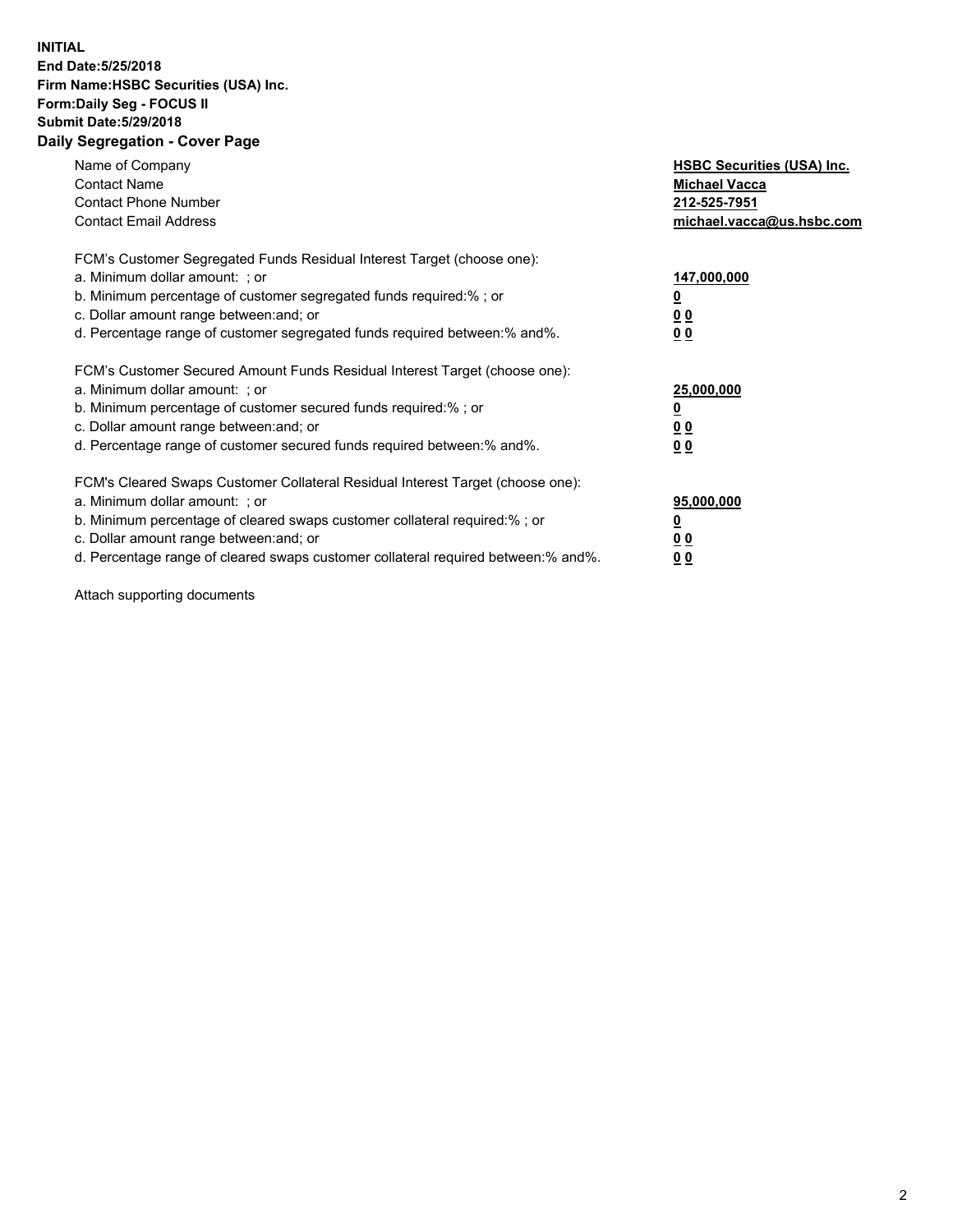**INITIAL End Date:5/25/2018 Firm Name:HSBC Securities (USA) Inc. Form:Daily Seg - FOCUS II Submit Date:5/29/2018 Daily Segregation - Secured Amounts**

Foreign Futures and Foreign Options Secured Amounts Amount required to be set aside pursuant to law, rule or regulation of a foreign government or a rule of a self-regulatory organization authorized thereunder **0** [7305] 1. Net ledger balance - Foreign Futures and Foreign Option Trading - All Customers A. Cash **125,578,361** [7315] B. Securities (at market) **124,474,347** [7317] 2. Net unrealized profit (loss) in open futures contracts traded on a foreign board of trade **-24,365,790** [7325] 3. Exchange traded options a. Market value of open option contracts purchased on a foreign board of trade **0** [7335] b. Market value of open contracts granted (sold) on a foreign board of trade **0** [7337] 4. Net equity (deficit) (add lines 1. 2. and 3.) **225,686,918** [7345] 5. Account liquidating to a deficit and account with a debit balances - gross amount **642,259** [7351] Less: amount offset by customer owned securities **-640,296** [7352] **1,963** [7354] 6. Amount required to be set aside as the secured amount - Net Liquidating Equity Method (add lines 4 and 5) **225,688,881** [7355] 7. Greater of amount required to be set aside pursuant to foreign jurisdiction (above) or line 6. **225,688,881** [7360] FUNDS DEPOSITED IN SEPARATE REGULATION 30.7 ACCOUNTS 1. Cash in banks A. Banks located in the United States **65,976,118** [7500] B. Other banks qualified under Regulation 30.7 **0** [7520] **65,976,118** [7530] 2. Securities A. In safekeeping with banks located in the United States **78,188,913** [7540] B. In safekeeping with other banks qualified under Regulation 30.7 **0** [7560] **78,188,913** [7570] 3. Equities with registered futures commission merchants A. Cash **0** [7580] B. Securities **0** [7590] C. Unrealized gain (loss) on open futures contracts **0** [7600] D. Value of long option contracts **0** [7610] E. Value of short option contracts **0** [7615] **0** [7620] 4. Amounts held by clearing organizations of foreign boards of trade A. Cash **0** [7640] B. Securities **0** [7650] C. Amount due to (from) clearing organization - daily variation **0** [7660] D. Value of long option contracts **0** [7670] E. Value of short option contracts **0** [7675] **0** [7680] 5. Amounts held by members of foreign boards of trade A. Cash **100,703,894** [7700] B. Securities **46,285,434** [7710] C. Unrealized gain (loss) on open futures contracts **-24,365,790** [7720] D. Value of long option contracts **0** [7730] E. Value of short option contracts **0** [7735] **122,623,538** [7740] 6. Amounts with other depositories designated by a foreign board of trade **0** [7760] 7. Segregated funds on hand **0** [7765] 8. Total funds in separate section 30.7 accounts **266,788,569** [7770] 9. Excess (deficiency) Set Aside for Secured Amount (subtract line 7 Secured Statement Page 1 from Line 8) **41,099,688** [7380] 10. Management Target Amount for Excess funds in separate section 30.7 accounts **25,000,000** [7780] 11. Excess (deficiency) funds in separate 30.7 accounts over (under) Management Target **16,099,688** [7785]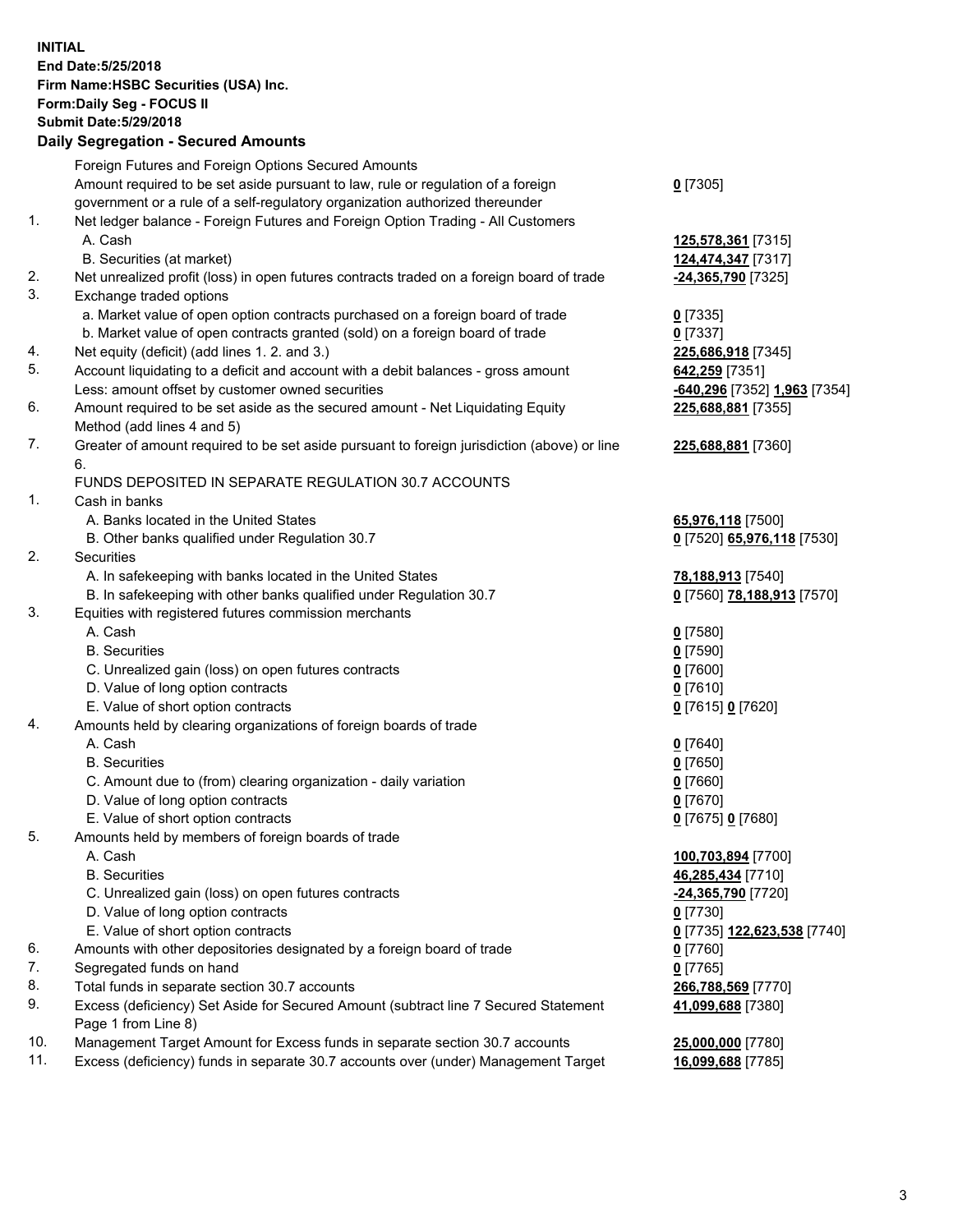**INITIAL End Date:5/25/2018 Firm Name:HSBC Securities (USA) Inc. Form:Daily Seg - FOCUS II Submit Date:5/29/2018 Daily Segregation - Segregation Statement** SEGREGATION REQUIREMENTS(Section 4d(2) of the CEAct) 1. Net ledger balance A. Cash **357,309,227** [7010] B. Securities (at market) **1,480,465,406** [7020] 2. Net unrealized profit (loss) in open futures contracts traded on a contract market **-60,069,041** [7030] 3. Exchange traded options A. Add market value of open option contracts purchased on a contract market **235,434,600** [7032] B. Deduct market value of open option contracts granted (sold) on a contract market **-79,400,780** [7033] 4. Net equity (deficit) (add lines 1, 2 and 3) **1,933,739,412** [7040] 5. Accounts liquidating to a deficit and accounts with debit balances - gross amount **29,013,801** [7045] Less: amount offset by customer securities **-28,843,272** [7047] **170,529** [7050] 6. Amount required to be segregated (add lines 4 and 5) **1,933,909,941** [7060] FUNDS IN SEGREGATED ACCOUNTS 7. Deposited in segregated funds bank accounts A. Cash **25,781,829** [7070] B. Securities representing investments of customers' funds (at market) **0** [7080] C. Securities held for particular customers or option customers in lieu of cash (at market) **197,046,940** [7090] 8. Margins on deposit with derivatives clearing organizations of contract markets A. Cash **441,241,972** [7100] B. Securities representing investments of customers' funds (at market) **0** [7110] C. Securities held for particular customers or option customers in lieu of cash (at market) **1,230,474,121** [7120] 9. Net settlement from (to) derivatives clearing organizations of contract markets **-17,881,637** [7130] 10. Exchange traded options A. Value of open long option contracts **235,434,600** [7132] B. Value of open short option contracts **-79,400,780** [7133] 11. Net equities with other FCMs A. Net liquidating equity **7,213,211** [7140] B. Securities representing investments of customers' funds (at market) **0** [7160] C. Securities held for particular customers or option customers in lieu of cash (at market) **0** [7170] 12. Segregated funds on hand **52,944,345** [7150] 13. Total amount in segregation (add lines 7 through 12) **2,092,854,601** [7180] 14. Excess (deficiency) funds in segregation (subtract line 6 from line 13) **158,944,660** [7190] 15. Management Target Amount for Excess funds in segregation **147,000,000** [7194]

16. Excess (deficiency) funds in segregation over (under) Management Target Amount Excess

**11,944,660** [7198]